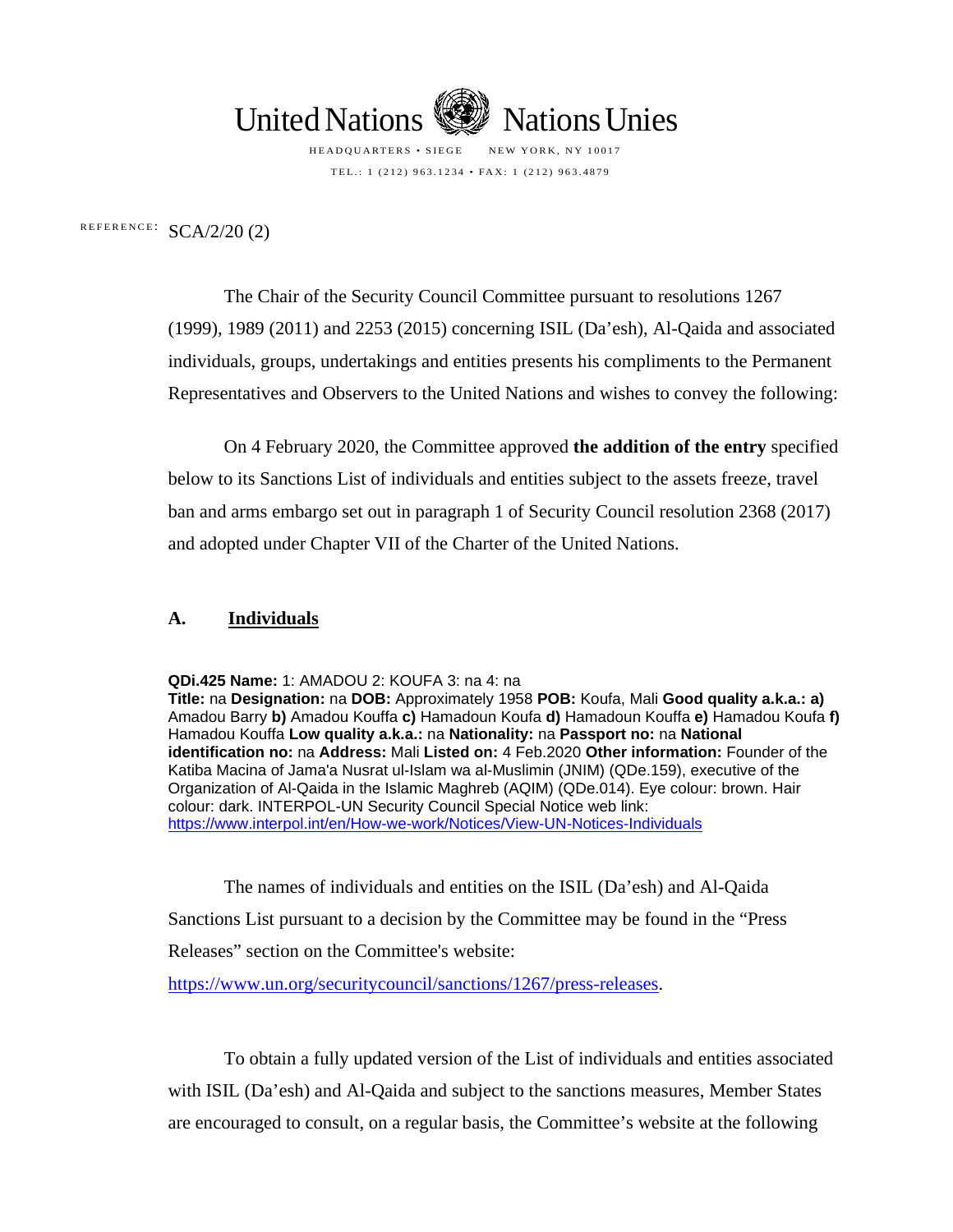URL: [https://www.un.org/securitycouncil/sanctions/1267/aq\\_sanctions\\_list.](https://www.un.org/securitycouncil/sanctions/1267/aq_sanctions_list) The ISIL (Da'esh) and Al-Qaida Sanctions List is available in HTML, PDF and XML format and is updated regularly on the basis of relevant information provided by Member States and international and regional organizations.

The Consolidated United Nations Security Council List is also updated following all changes made to the ISIL (Da'esh) and Al-Qaida Sanctions List. An updated version of the Consolidated List is accessible via the following URL: [https://www.un.org/securitycouncil/content/un-sc-consolidated-list.](https://www.un.org/securitycouncil/content/un-sc-consolidated-list)

In accordance with paragraph 19 of resolution 1526 (2004), the Secretariat automatically conveys updates of the ISIL (Da'esh) and Al-Qaida Sanctions List to States, regional and sub-regional organizations by e-mail shortly following the postings of such updates on the Committee's website. Member States are invited to submit any updated or new information for this purpose to the Secretariat by e-mail to: [SC-1267-Committee@un.org](mailto:SC-1267-Committee@un.org) or fax: (+1) 212-963-1300. The Committee encourages all States to allow implementation of updates of the ISIL (Da'esh) and Al-Qaida Sanctions List based on e-mails, soft-copy notices, or website postings.

4 February 2020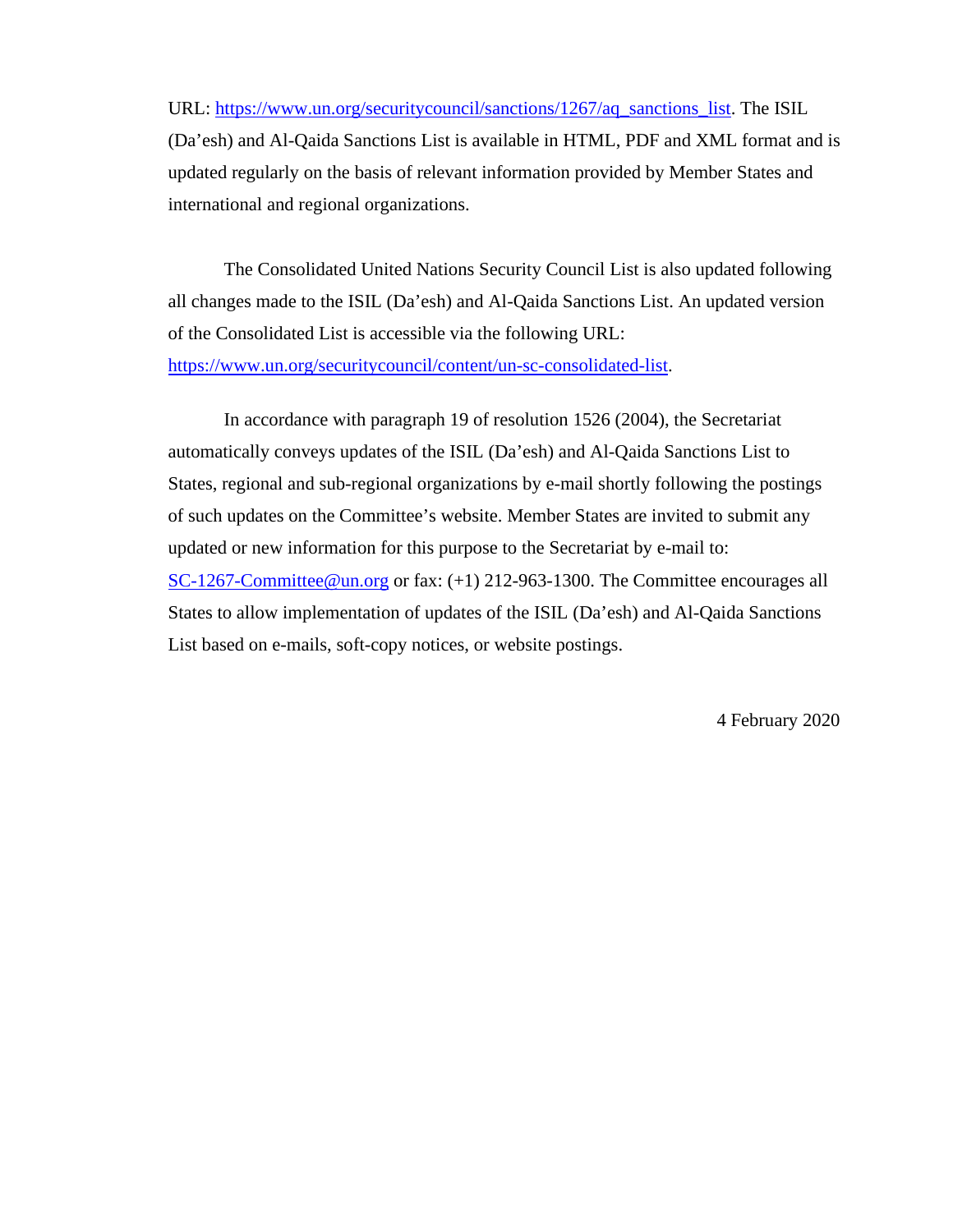# **Narrative Summary**

## **QDi. 425**

## **Amadou Koufa**

*Date on which the narrative summary became available on the Committee's website*: 4 February 2020

## *Reasons for listing*

Amadou Koufa was listed on 4 February 2020 pursuant to paragraphs 2 and 4 of resolution 2368 (2017) as being associated with ISIL or Al-Qaida for "participating in the financing, planning, facilitating, preparing, or perpetrating of acts or activities by, in conjunction with, under the name of, on behalf of, or in support of", "recruiting for" and "otherwise supporting acts or activities of" Al-Qaida (QDe.004).

#### *Additional information:*

Amadou Koufa is the founder and emir of the Macina Liberation Front, now known as the katiba Macina of Jama'a Nusrat ul-Islam wa al-Muslimin (JNIM) (QDe.159).

He is an executive of the Organization of Al-Qaida in the Islamic Maghreb (AQIM) (QDe.014).

Close to Iyad ag Ghali (QDi.316), chief of Ansar Eddine (QDe.135) and leader of JNIM, Amadou Koufa is one of his religious advisers and his principal representative in the centre of Mali. He appeared alongside Iyad ag Ghali and other JNIM prominent figures in the video proclaiming the creation of JNIM.

Amadou Koufa is behind several dozens of attacks and ambushes against Malian armed forces. He took part in the attack on the city of Konna in January 2013 during the terrorist push towards the South of Mali.

He also carries out activities of recruitment and training for AQIM.

As a member of the judicial committee of the Grand Sahara region for AQIM, Amadou Koufa therefore contributes to the elaboration of the group's strategy in Mali.

He enabled the expansion of the operational sphere of JNIM towards the South of Mali and the border zone with Burkina Faso.

The terrorists responsible for the attacks against the French embassy and the headquarters of the Burkinabe army in Ouagadougou on 2 March 2018 benefited from the logistical support of a member of Amadou Koufa's katiba.

## *Related listed individuals and entities:*